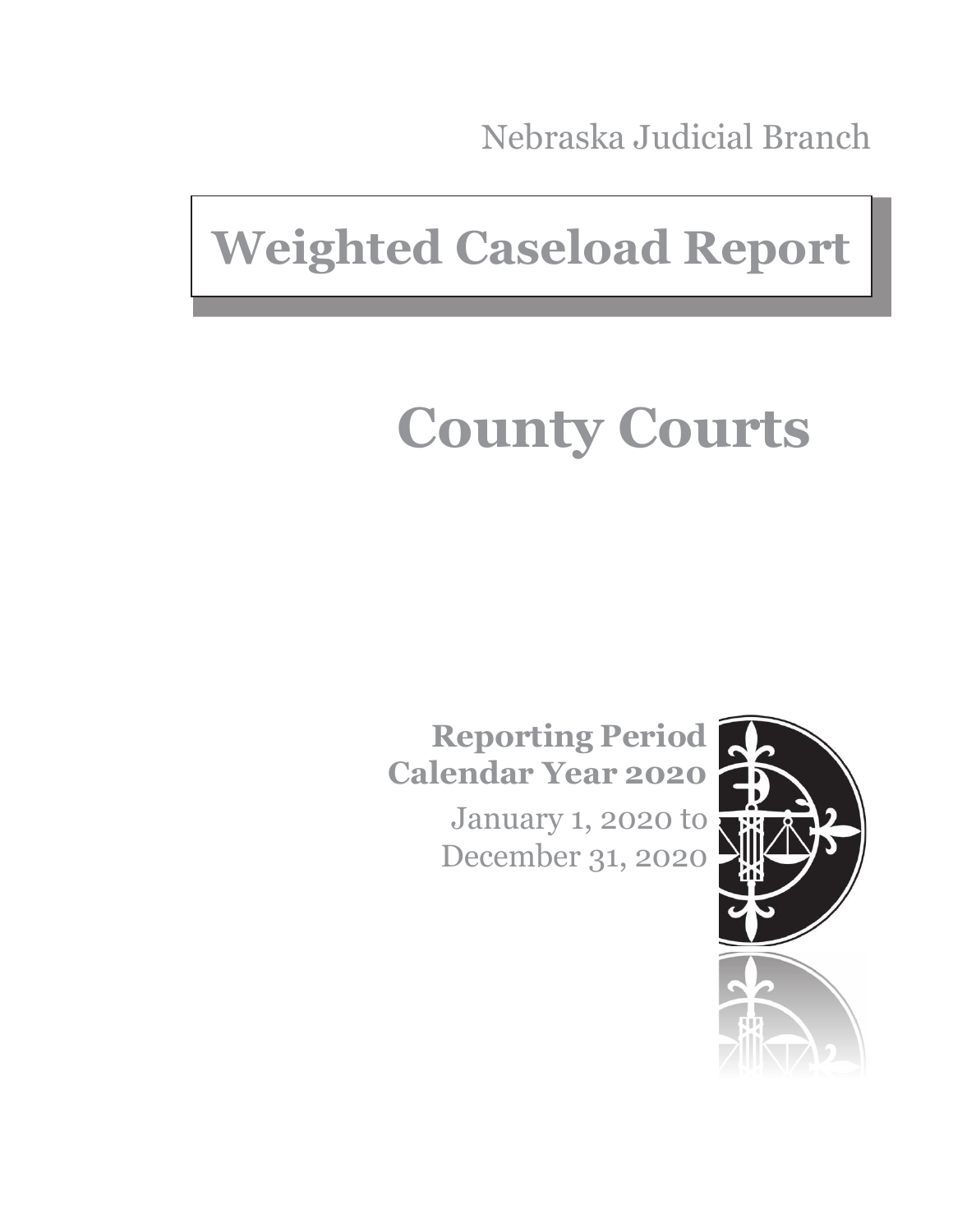#### **Table of Contents**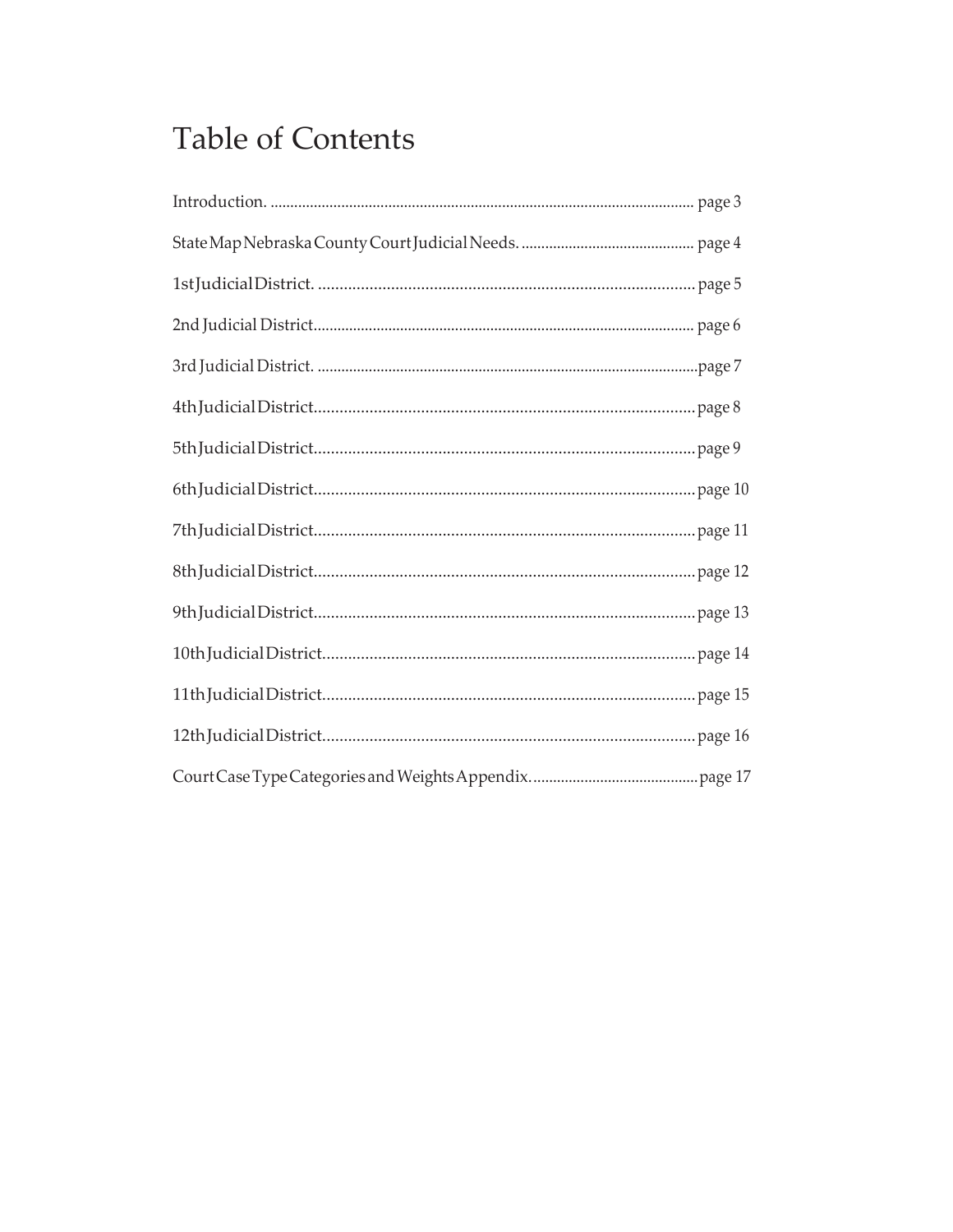#### Weighted Caseload Report for Nebraska County Courts

Nebraska has a county court in each of its 93 counties, organized into 12 Judicial Districts. Pursuant to Neb. Rev. Stat. § 24-503, the Legislature determines the number of county court judges who serve in each judicial district, and the geographic boundaries of each judicial district. An objective assessment of judicial workload allows informed decisions about district boundaries and the number of judges needed to timely resolve the cases in each judicial district.

To assist in evaluating judicial workloads, Neb. Rev. Stat. § 24-1007(1) requires the Nebraska Administrative Office of the Courts and Probation (AOCP) to compile judicial workload statistics based on caseload numbers weighted by category of case. These weighted caseload statistics are used by the Judicial Branch, the Judicial Resources Commission, and the Legislature to evaluate judicial need, and guide decisions and recommendations on how best to allocate judicial resources across the state.

To ensure the validity, uniformity and accuracy of the AOCP's judicial workload statistics, a statewide judicial time study was conducted in 2019-2020 under the direction and leadership of the National Center for State Courts. For a full description of the judicial time study and the recommended weighting methodology and standards, see *Nebraska Judicial Workload Assessment Final Report* (October 2020) on the Nebraska Supreme Court Website. Because this Weighted Caseload Report utilizes the methodology and standards from the 2020 workload assessment, direct comparison to archived reports is not recommended.

No quantitative judicial workload assessment method, including the weighted caseload method, can determine the exact number of judges needed within each judicial district. But weighted caseload statistics can approximate the number of judges needed to handle the current caseload in each judicial district. When weighted caseload statistics are examined in conjunction with other important influencing factors it provides an objective and standardized way to assess judicial need and to fairly allocate judicial resources among judicial districts.



#### **Corey R. Steel | Nebraska State Court Administrator Nebraska Supreme Court Administrative Office of the Courts & Probation**

Rm. 1213 State Capitol | P.O. Box 98910 | Lincoln, NE 68509 T 402.471.3730 | F 402.471.2197 [www.supremecourt.ne.gov](http://www.supremecourt.ne.gov/)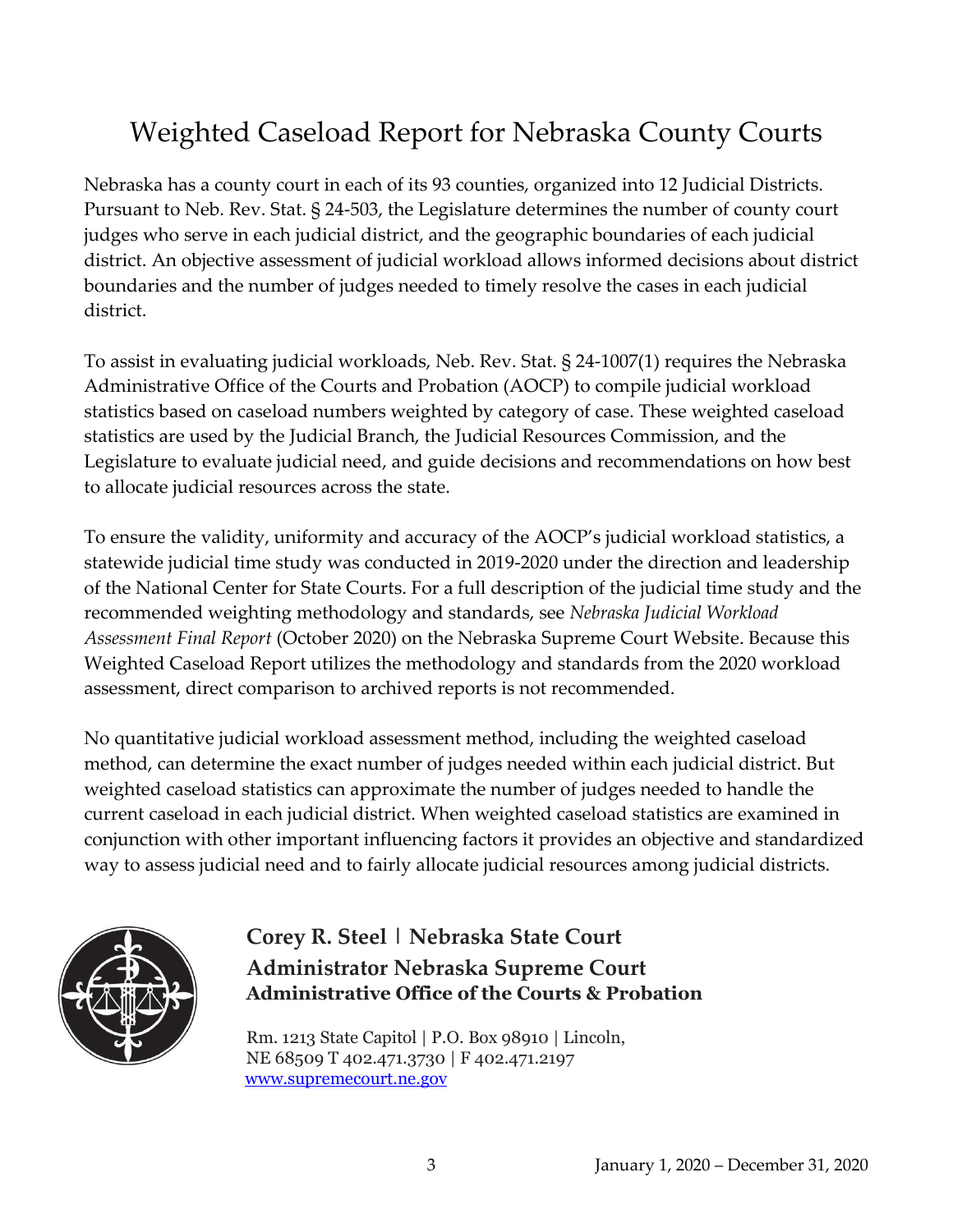#### Nebraska County Court Judicial Needs Calendar Year 2020 (January 1, 2020 – December 31, 2020)



Differences between the total County Court Need for Judges and the sum of individual counties is due to rounding to the nearest one-hundredth.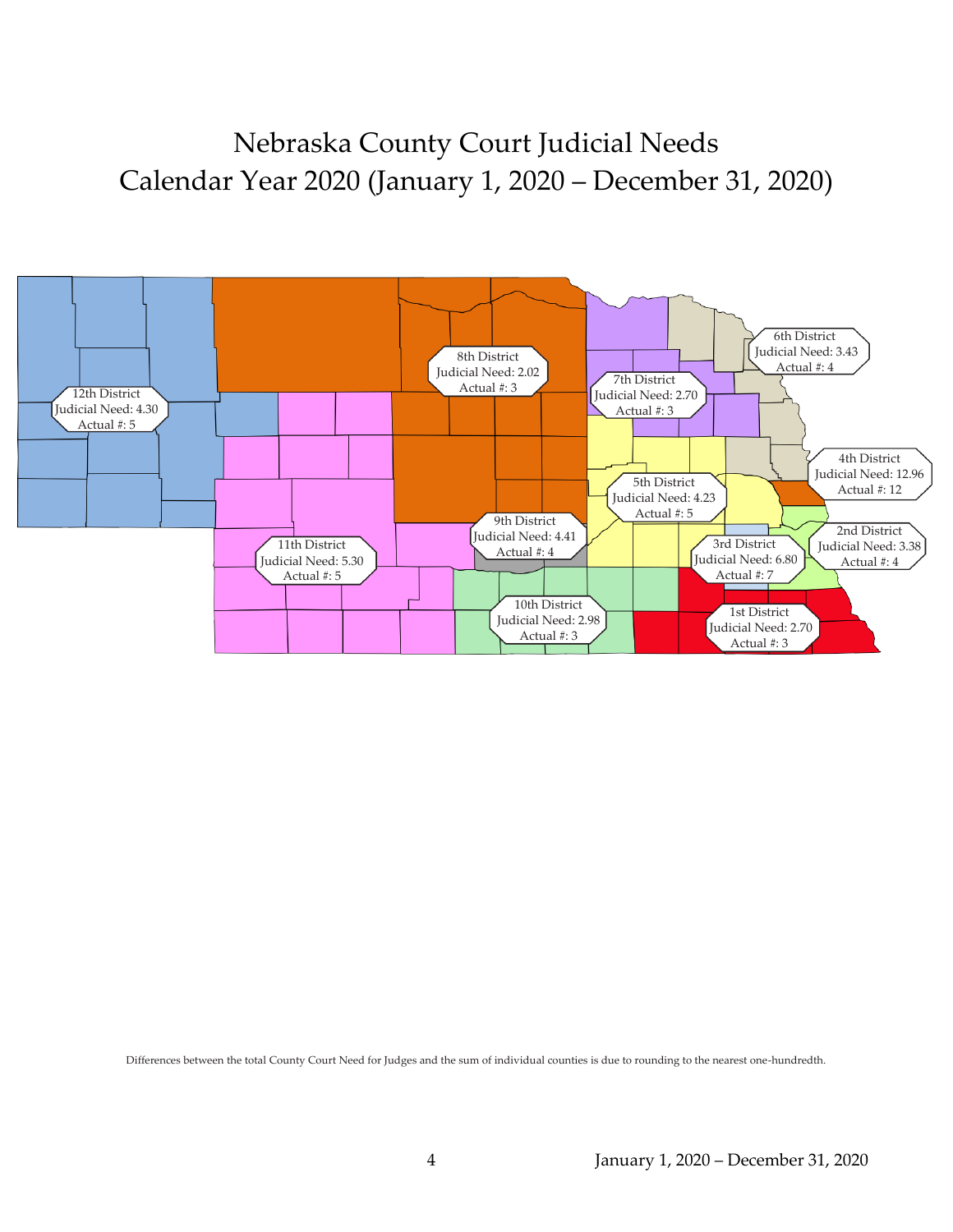#### Weighted Caseload Report 1st Judicial District - County Court

County court need for judges: 2.70 Current number of judges: 3 Workload per judge: 0.90



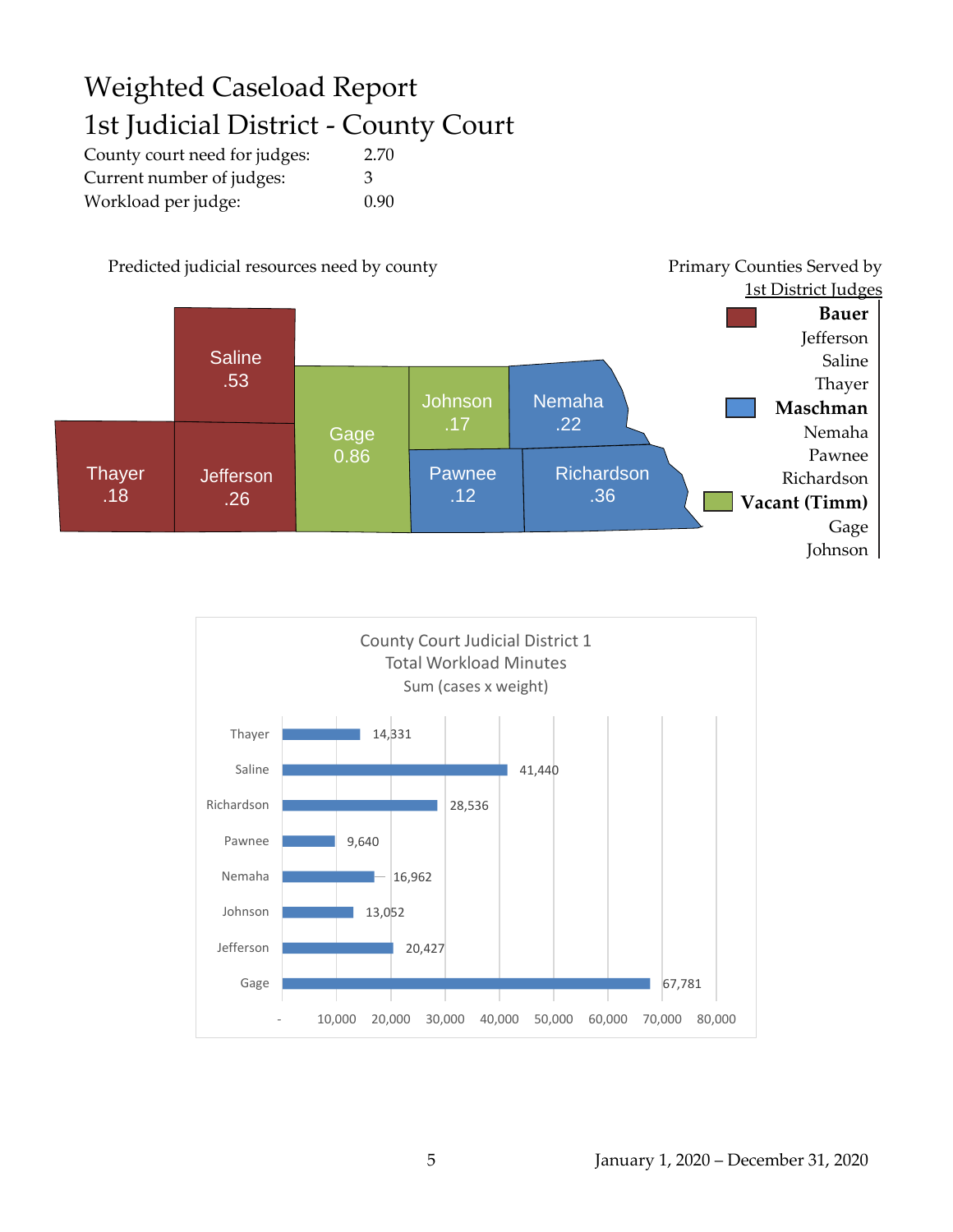### Weighted Caseload Report 2nd Judicial District - County Court

County court need for judges: 3.38 Current number of judges: 4 Workload per judge: 0.85



\*Sarpy County Juvenile Judge Robert O'Neal hears all Otoe County Juvenile Cases. Sarpy County Juvenile Judge Lawrence D. Gendler hears all Cass County Juvenile Cases. (Juvenile cases have been removed from Otoe and Cass County weighted cases and added to the Separate Juvenile Sarpy County weighted cases.)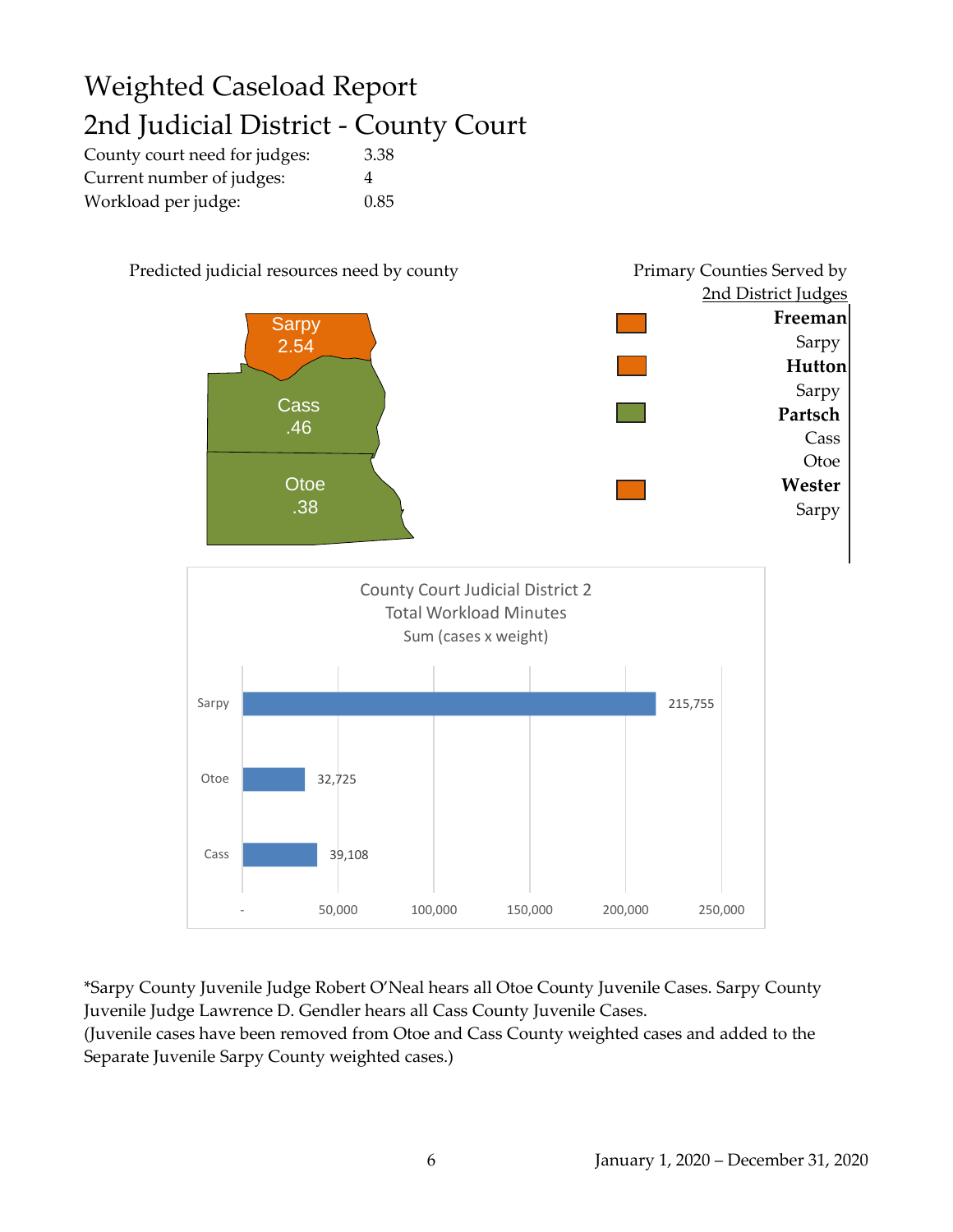#### Weighted Caseload Report 3rd Judicial District - County Court

| County court need for judges: | 6.80 |
|-------------------------------|------|
| Current number of judges:     | 7    |
| Workload per judge:           | 0.97 |

Predicted judicial resources need by county



| Primary Counties Served by |
|----------------------------|
| 3rd District Judges        |
| Acton                      |
| Dalton                     |
| <b>Parsley</b>             |
| Phillips                   |
| Reuter                     |
| Yardley                    |
| merman                     |

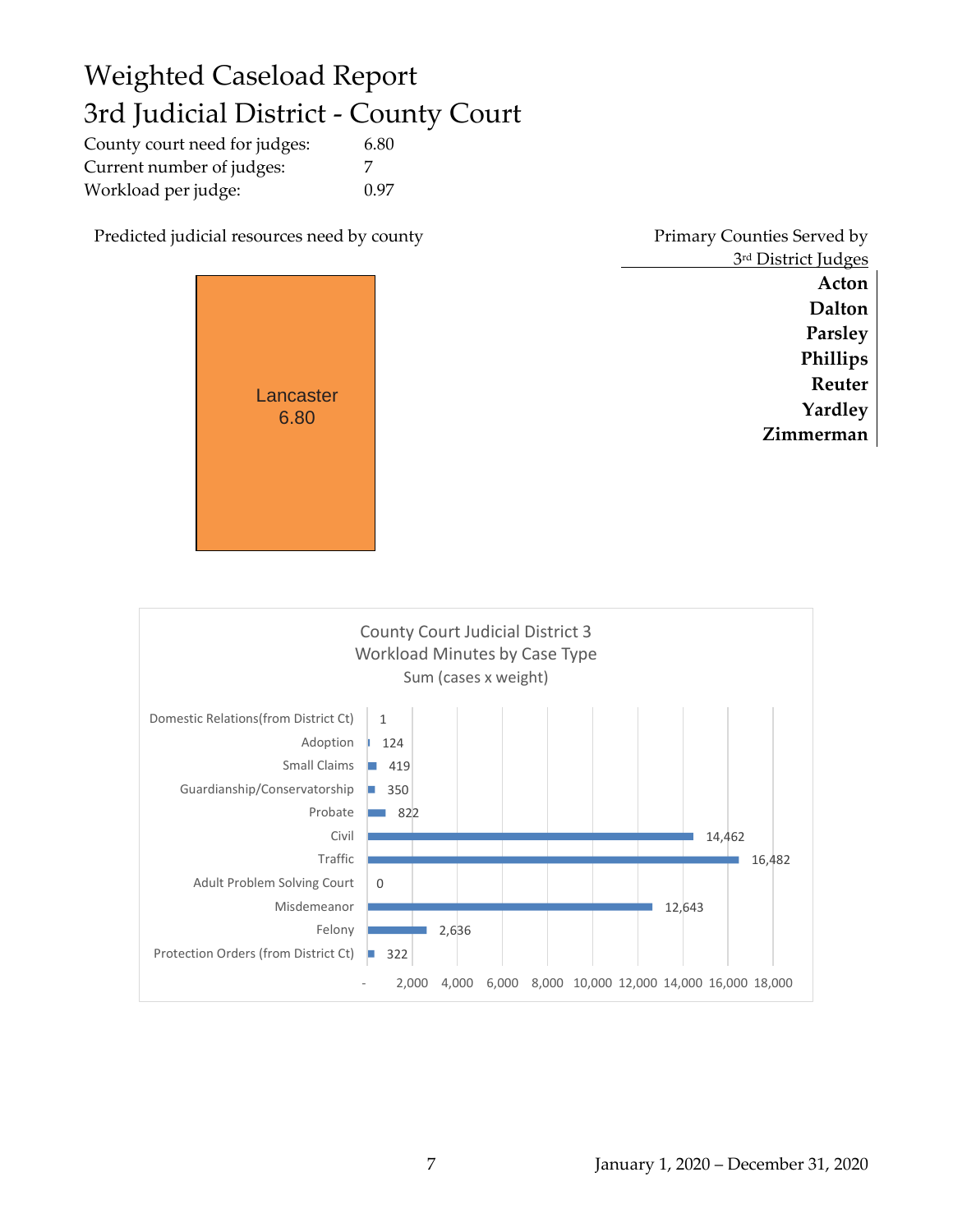#### Weighted Caseload Report 4th Judicial District - County Court

| County court need for judges: | 12.96 |
|-------------------------------|-------|
| Current number of judges:     | 12    |
| Workload per judge:           | 1.08  |



<u>4th District Judges</u> **Forsberg Hansen Harmon Hendrix Huber Keim Lohaus Lowe Marcuzzo McDermott Shearer Vaughn**

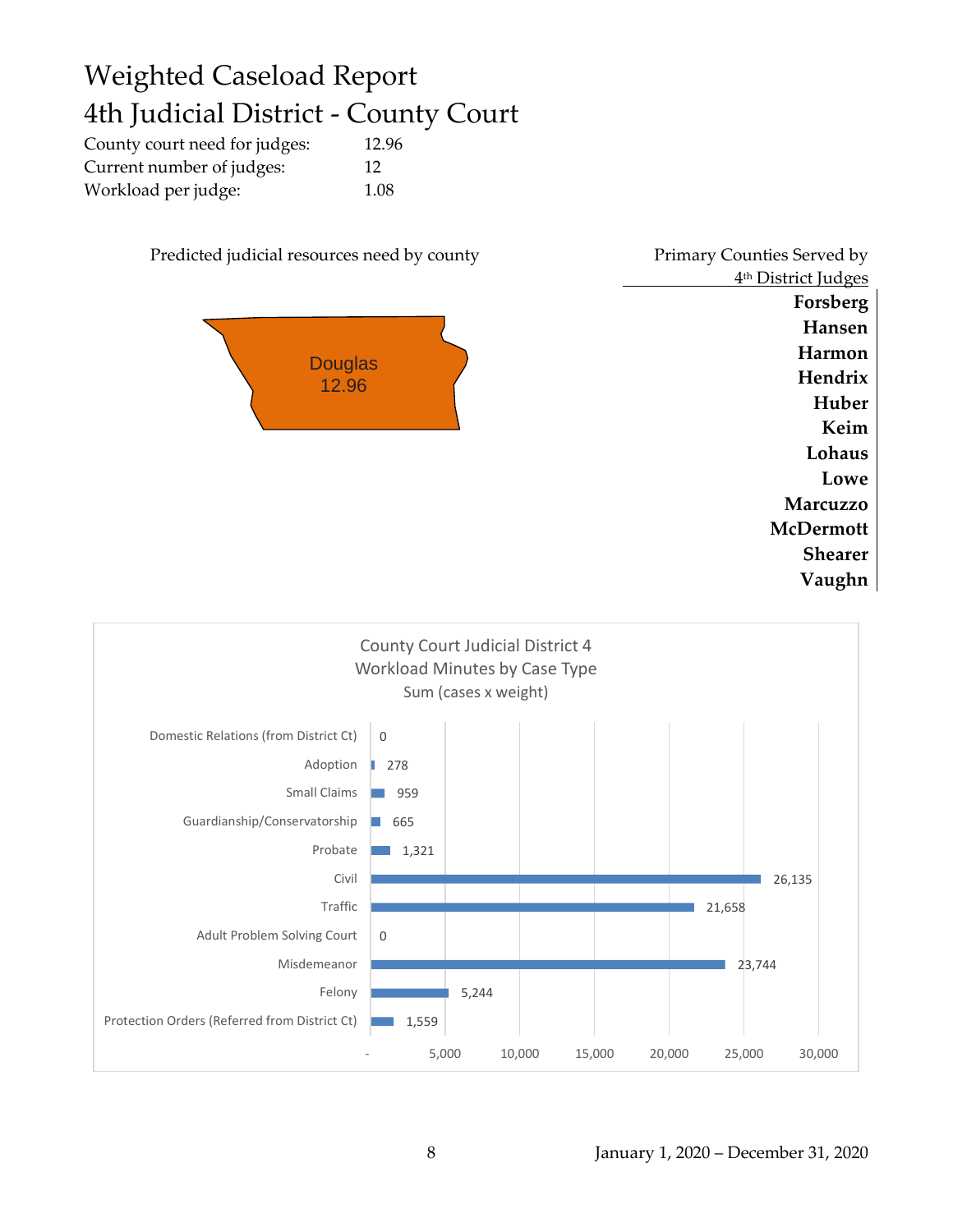#### Weighted Caseload Report 5th Judicial District - County Court

| County court need for judges: | 4.23 |
|-------------------------------|------|
| Current number of judges:     | 5    |
| Workload per judge:           | 0.85 |



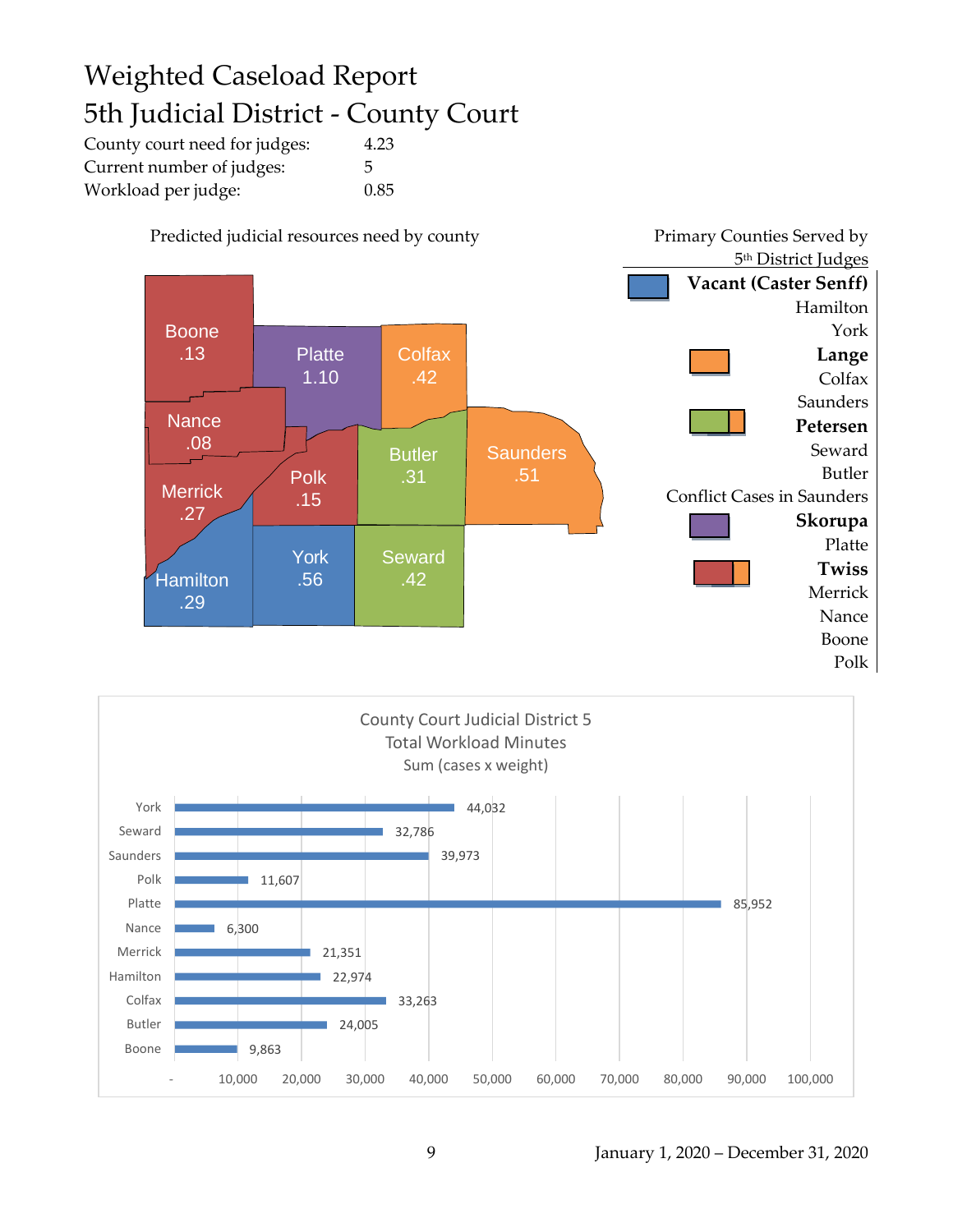#### Weighted Caseload Report 6th Judicial District - County Court

| County court need for judges: | 3.43 |
|-------------------------------|------|
| Current number of judges:     | 4    |
| Workload per judge:           | 0.86 |



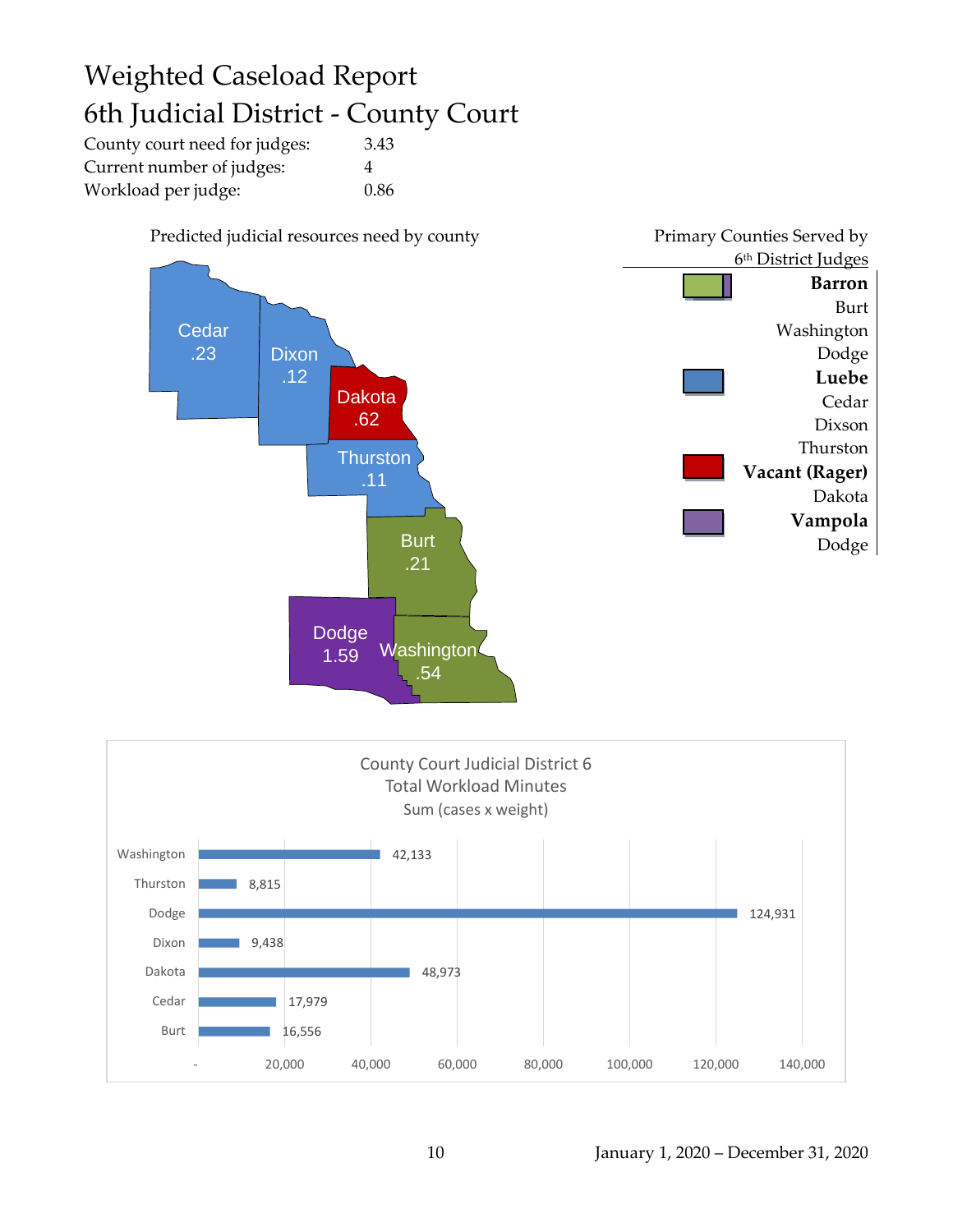#### Weighted Caseload Report 7th Judicial District - County Court

| County court need for judges: | 2.70 |
|-------------------------------|------|
| Current number of judges:     | 3    |
| Workload per judge:           | 0.90 |



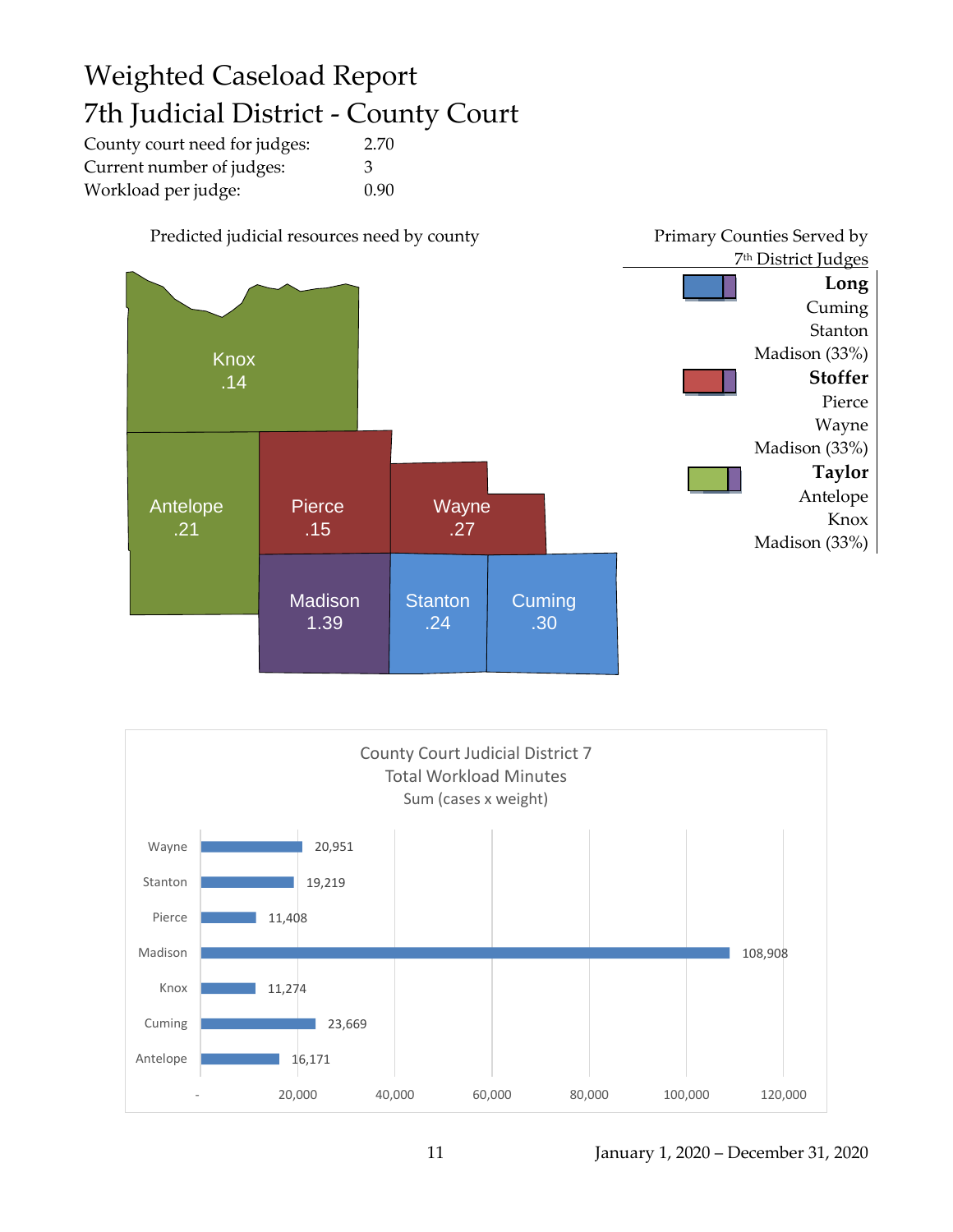#### Weighted Caseload Report 8th Judicial District - County Court

| County court need for judges: | 2.02 |
|-------------------------------|------|
| Current number of judges:     | 3    |
| Workload per judge:           | 0.67 |

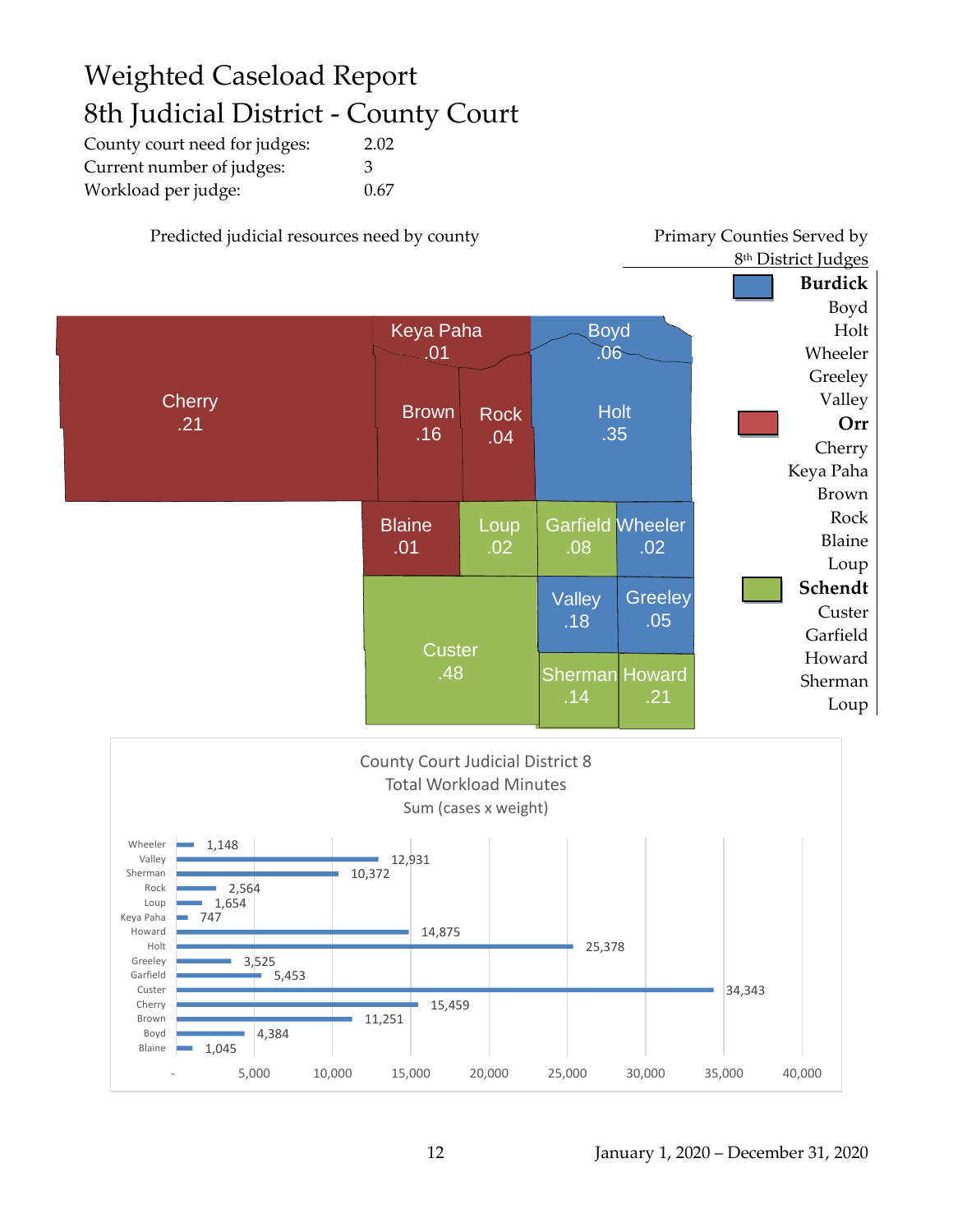#### Weighted Caseload Report 9th Judicial District - County Court

| County court need for judges: | 4.41 |
|-------------------------------|------|
| Current number of judges:     | 4    |
| Workload per judge:           | 1.10 |

Predicted judicial resources need by county Primary Counties Served by <u>9th District Judges</u> **Corey** Hall **Jorgensen** Buffalo **Rademacher** Buffalo Hall (1 day/week) **Wetzel** Hall Buffalo 1.75 Hall 2.65

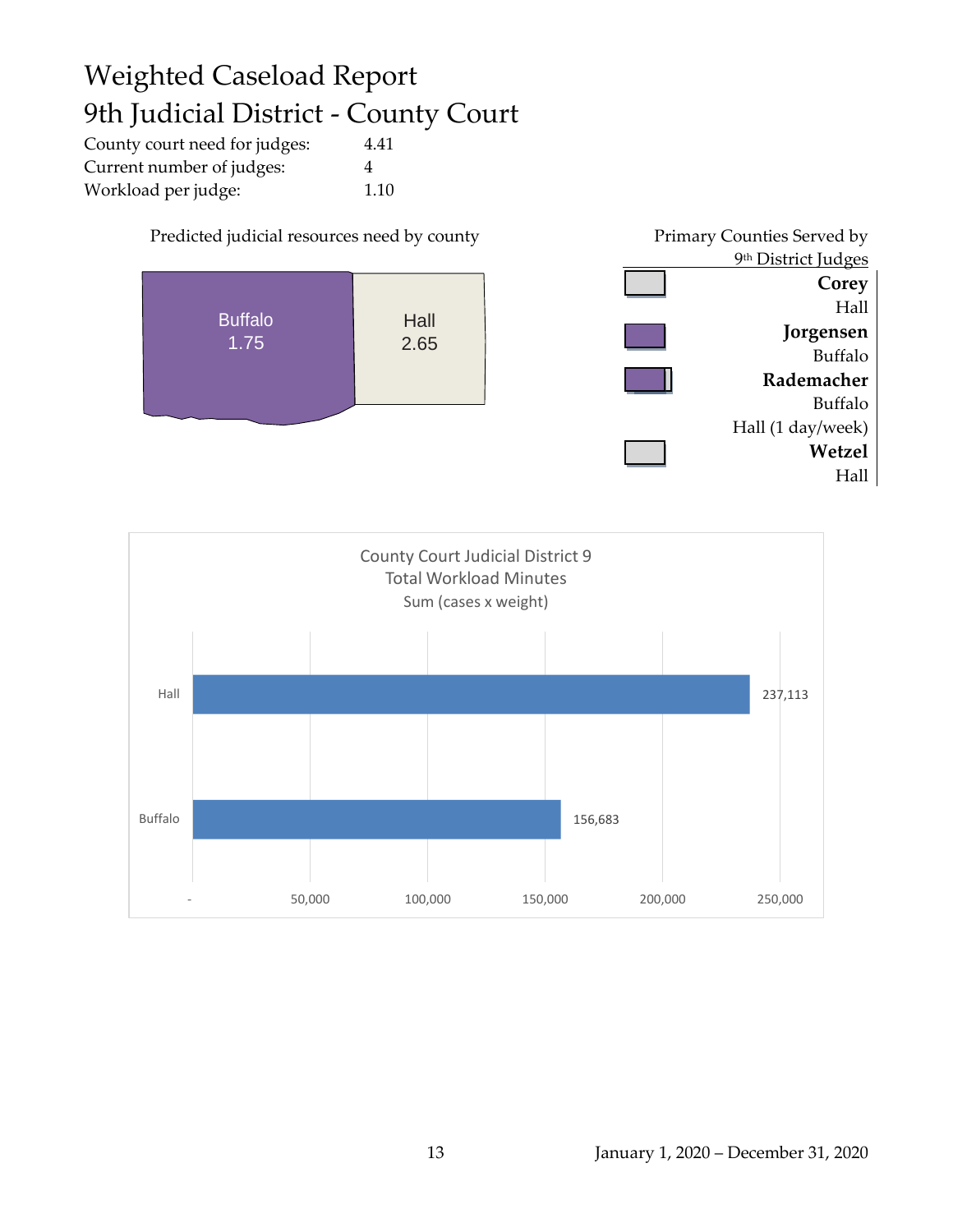#### Weighted Caseload Report 10th Judicial District - County Court

| County court need for judges: | 2.98 |
|-------------------------------|------|
| Current number of judges:     | 3    |
| Workload per judge:           | 0.99 |

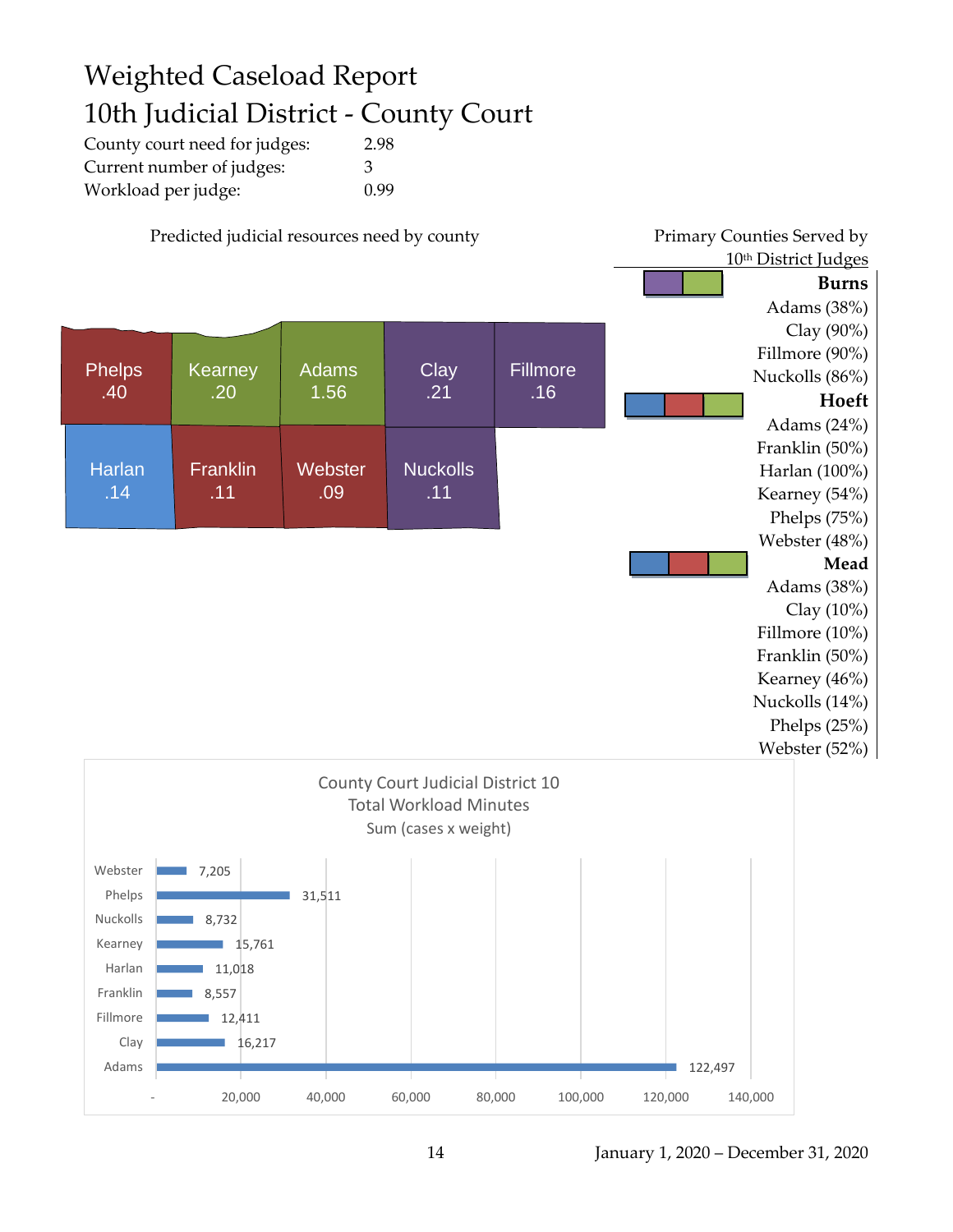#### Weighted Caseload Report 11th Judicial District - County Court

| County court need for judges: | 5.30 |
|-------------------------------|------|
| Current number of judges:     | .5.  |
| Workload per judge:           | 1.06 |

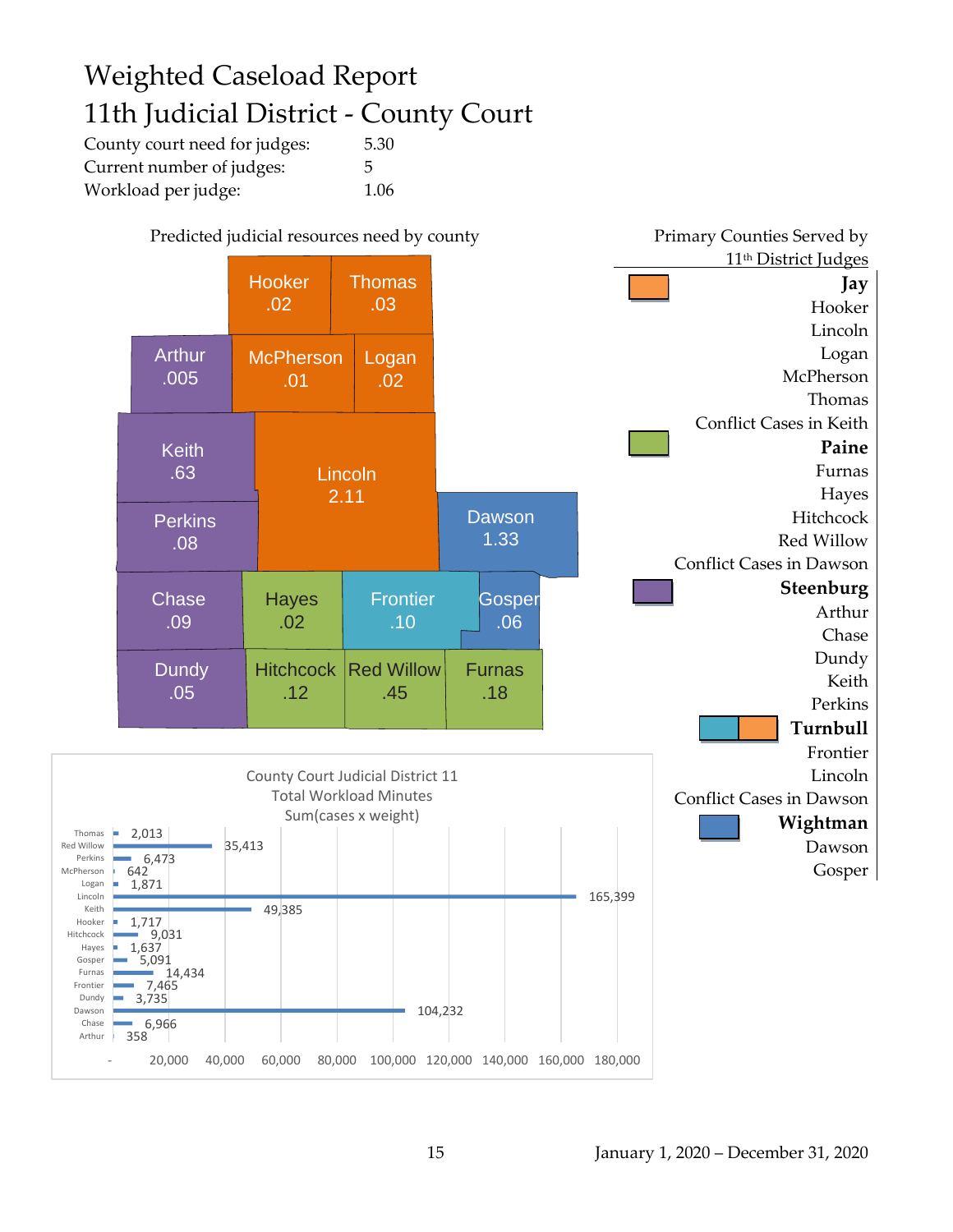#### Weighted Caseload Report 12th Judicial District - County Court

| County court need for judges: | 4.30 |
|-------------------------------|------|
| Current number of judges:     | 5    |
| Workload per judge:           | 0.86 |